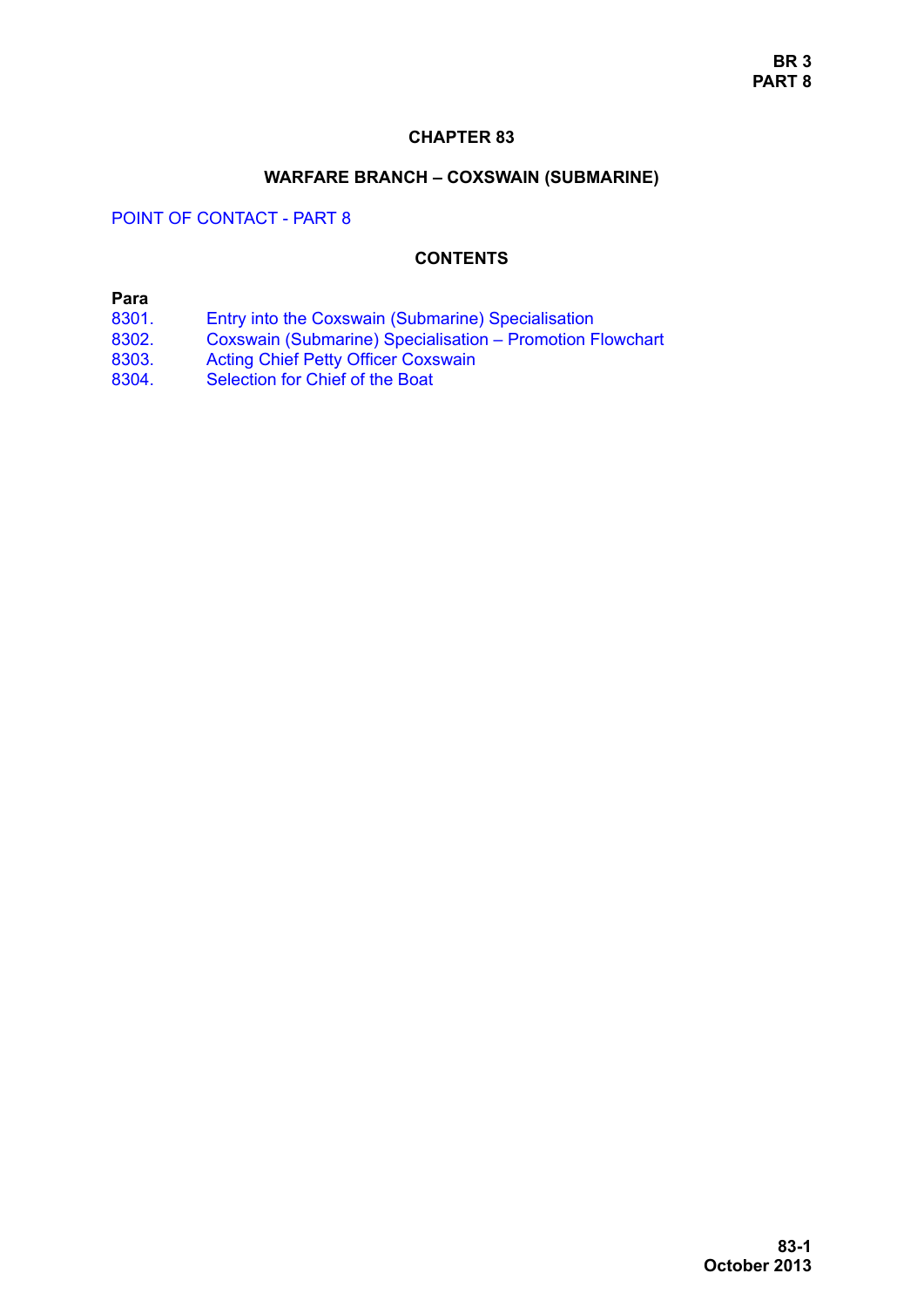## **CHAPTER 83**

## **WARFARE BRANCH – COXSWAIN (SUBMARINE)**

#### <span id="page-1-0"></span>**8301. Entry into the Coxswain (Submarine) Specialisation**

a. The Coxswain Submarine (SM) specialisation consists of Warrant Officers 1st Class (WO1s) and Chief Petty Officers (CPOs). It is sustained by Sideways Entry, with volunteers being sought from all specialisations of the SM Service. All transfers to Coxswain (SM) are subject to manning clearance. Those ratings seeking transfer must be eligible for promotion to CPO on completion of the transfer process. Therefore, only those ratings who are CPOs, selected for CPO in their current specialisation or Petty Officers (POs) with a minimum of 18 months' seniority in their current specialisation on the date of the Selection Board will be considered.

b. **Responsibilities.** The responsibilities of a Coxswain (SM) are to:

(1) Carry out the duties of the Squad System Manager.

(2) Regulate personnel in accordance with QRRN and Armed Forces legislation.

(3) Administer the Ship's Company for leave and travel including Blue Cross Travel, recording of Separated Service, JPA arrivals and assignments, JPA SOB and Customs.

(4) Advise the Command on all aspects of morale, welfare and the conditions of service of all ratings.

(5) Act as Chairman of the Departmental Co-ordinators (DEPCOs).

(6) Be a qualified Ship Control Officer of the Watch (SCOOW).

(7) Co-ordinate the requirements of (SM) Qualification, Planesman, SCOOW and Fwd. Duty Watch training and professional standards.

(8) Manage the training requirements and material state of the Submarine Escape System.

(9) Act as the Assistant Budget Control Officer.

c. **Identification.** Potential entrants into the Coxswain (SM) specialisation will be identified by Commanding Officers at CPO or PO level. Recommendations will be based on the Commanding Officer's judgement as to the rating's potential to undertake the duties and responsibilities of a Coxswain (SM) as a CPO, with due regard for the necessary qualities of leadership and power of command.

d. **Selection for Coxswain (SM) and promotion to CPO Coxswain (SM).** The Commander in Chief Fleet (CINCFLEET) Interview Panel for Coxswain (SM) and the CPO Coxswain (SM) Promotion Selection Board are combined into a single Coxswain (SM) Selection Board. This Selection Board will be held annually.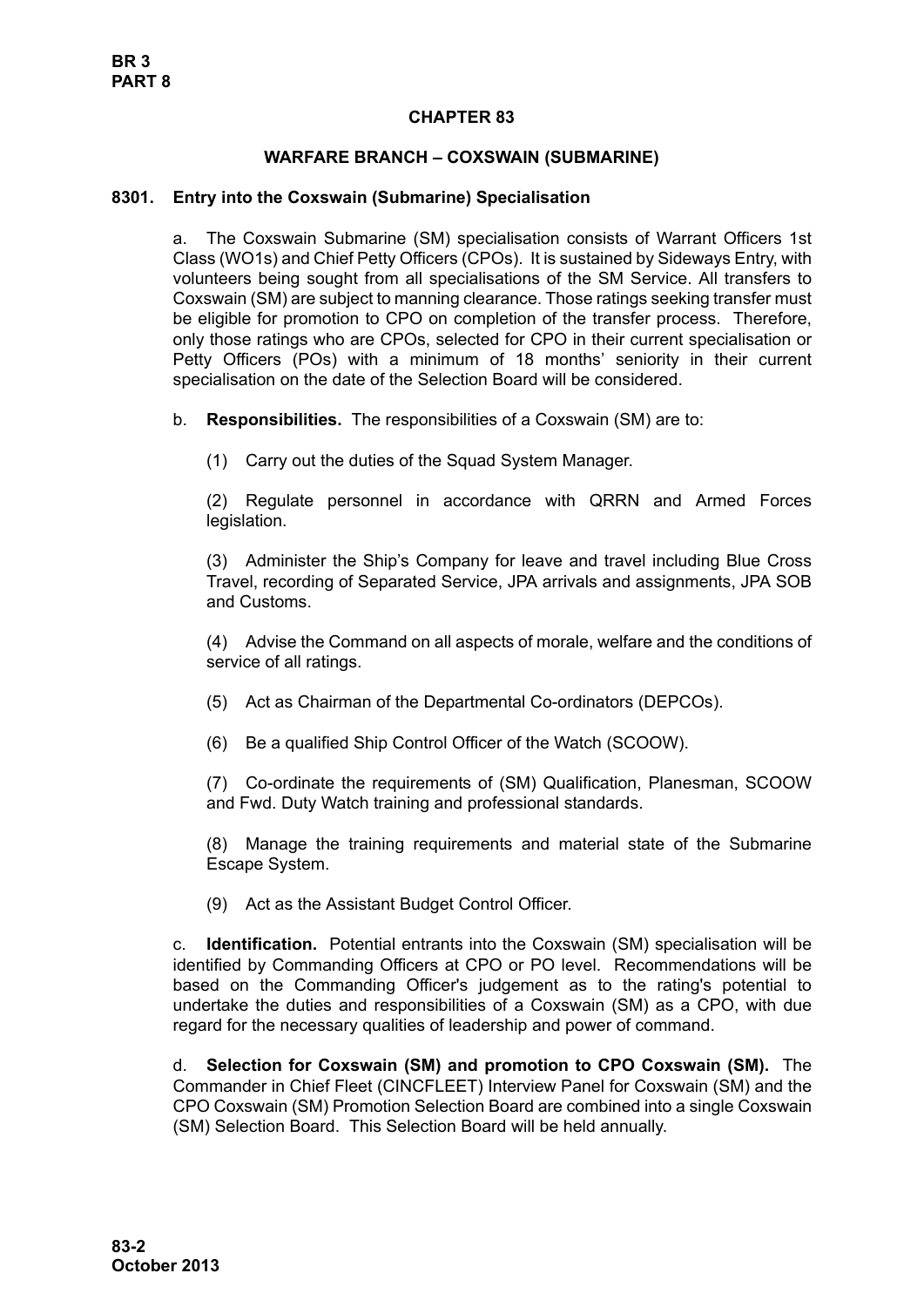e. Before application is made, in accordance with [Para 8301](#page-1-0) [sub para g,](#page-3-0) all candidates must be qualified as shown below. Waivers will not be granted unless there are exceptional circumstances. Pre-requisites for application are:

- (1) Hold the (SM) Basic Sea Qualification.
- (2) Successfully completed SCOOW qualifying course
- (3) Successfully completed Senior Rates Leadership Course.

(4) Be either a CPO, or selected for promotion to CPO, or a PO with a minimum of 18 months' seniority in their current specialisation on the date of the Selection Board applied for.

(5) Have at least one recommendation from a Submarine Command Qualified Officer of Commander Rank or above.

(6) Be qualified in handling the 5.56mm rifle and in-date for APWT.

(7) Have a Commanding Officer's recommendation for transfer to the Coxswain (SM) specialisation.

f. Potential candidates should complete SCOOW qualifying course prior to attending the Selection Board. Candidates who are successful at the selection board will be required to qualify as a SCOOW prior to commencing the Coxswain Submarine Qualification Course (SMCOXNQC). Failure to gain SCOOW qualification prior to SMCOXNQC will necessitate removal from course and de-selection for promotion. In this circumstance, the individual will be assigned back to his source specialisation and the Coxswain selection process will have to be re-started.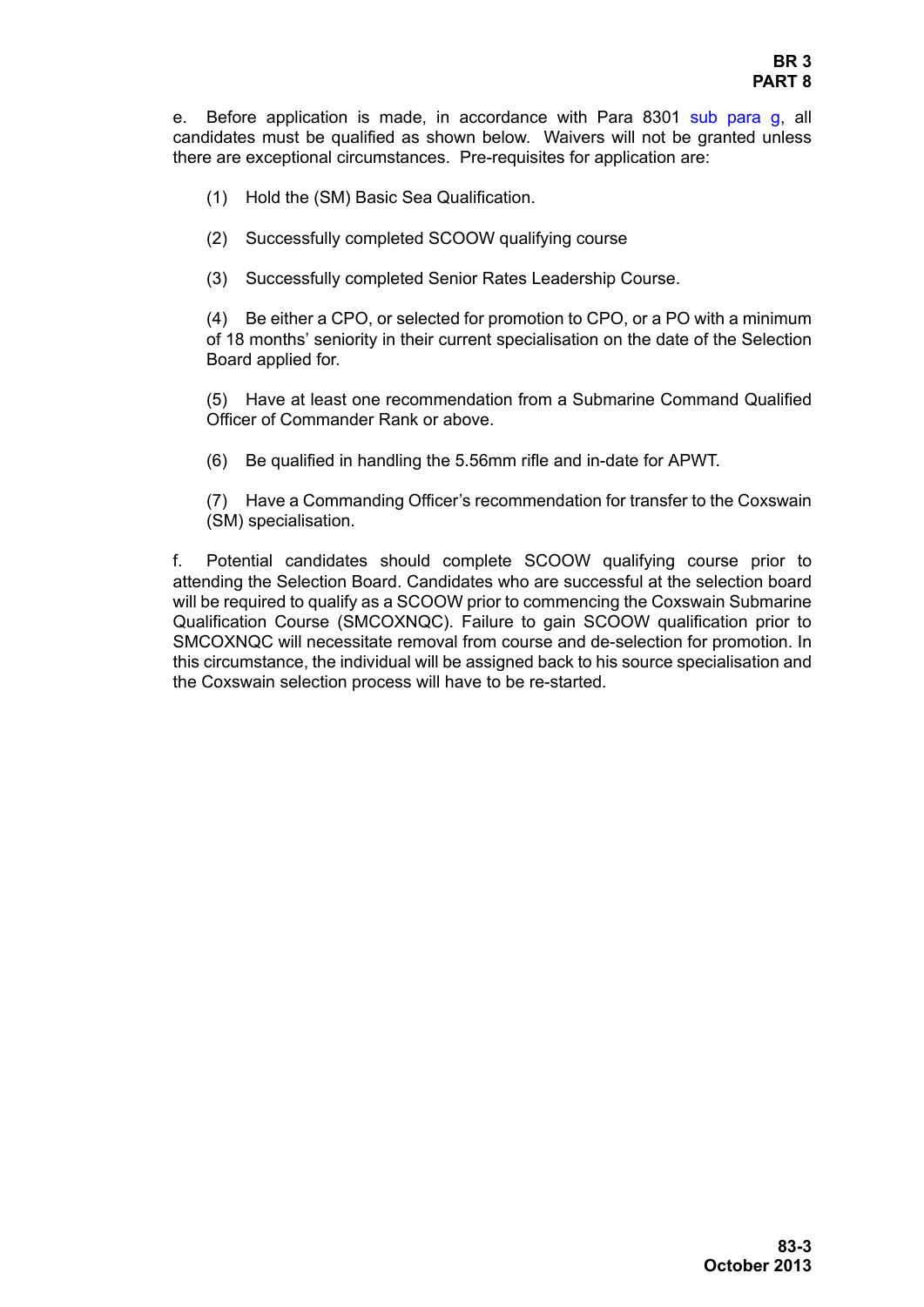# **Fig 83-1. Selection and Training Process - Flowchart of Coxswain Submarine Selection Process and Training**



• Successful student joins submarine at OPS.

<span id="page-3-0"></span>g. **Selection Procedure.** Applications for transfer should be forwarded direct to Navy Command/FLEET CWOSM, copy to the Career Manager (NAVY PERS-CM OR WAR UWSO2) and Branch Manager (NAVY PERS-BM WAR SM SO2) in accordance with the instructions laid down in Para 5119. A copy of the individual's Full Service Documents and a recent report recommending the applicant for transfer should accompany applications. CWOSM will acknowledge the application but will not, at this stage, indicate whether the candidate is to appear for interview. NAVY PERS-CM OR WAR UWSO2 will administer the pre-Board selection dossier, as required, and pass promotion clearances to CWOSM and NAVY PERS-BM WAR SM SO2.

h. CWOSM WO1 will signal the names of those candidates called forward for interview to all providing units. The interview panel will consist of a Cdr X(SM) as Board President and a second Cdr/Lt Cdr X(SM), both Command Qualified, the Branch Manager, Career Manager, CWOSM, FOST ST111/112 and the candidates will have the opportunity to meet the COXN QC course manager. Others, as appropriate, may be invited to observe the Board. Candidates will be informed on completion of the selection board whether or not they have been successful at the Board.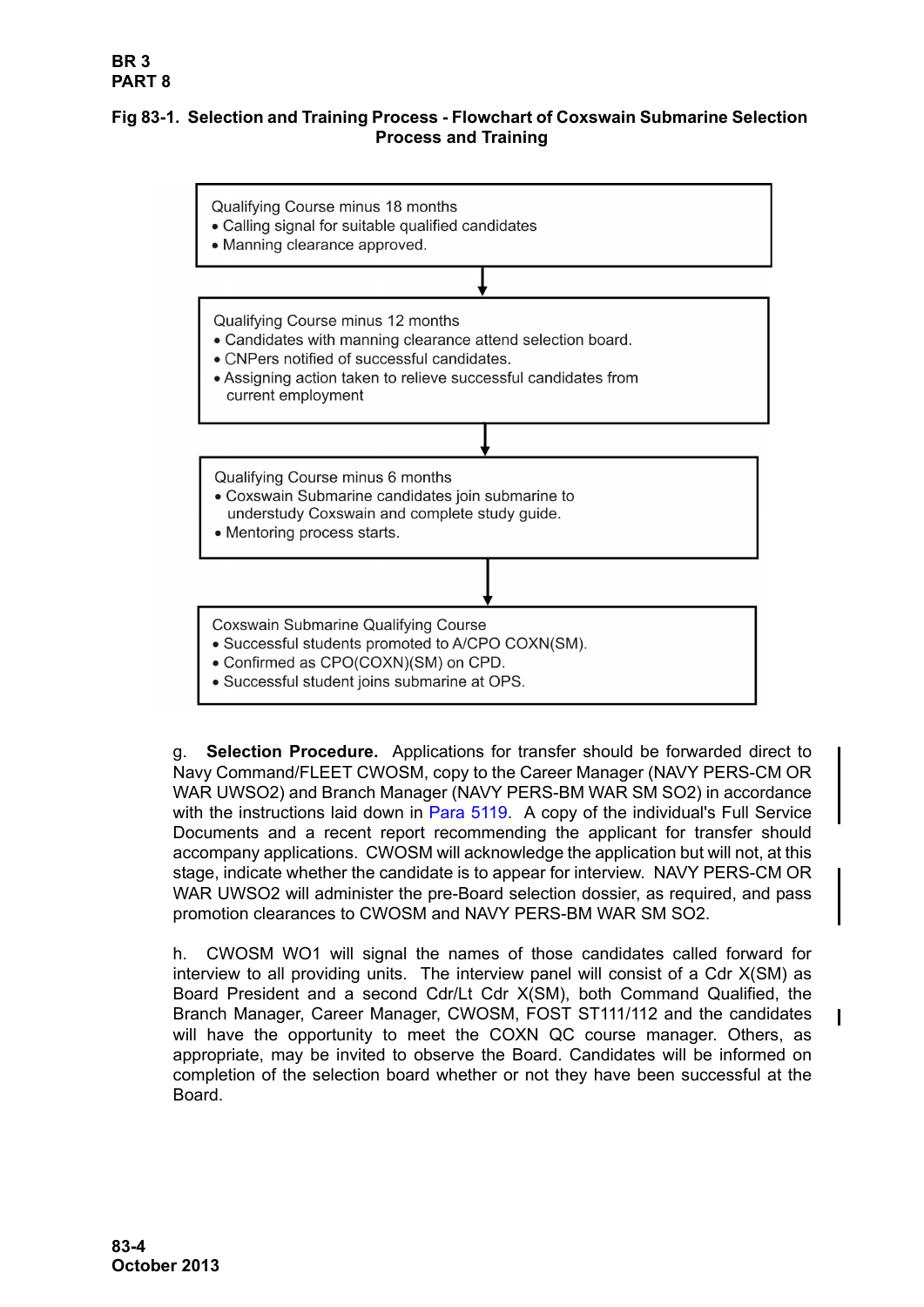i. The Fleet Commander/Deputy Chief of the Naval Staff will signal the names of all candidates in alphabetical order, with "Selected" or "Not Selected", as appropriate, to the Royal Naval Submarine School (RNSMS), NPT(X) NAVY PERS-CM OR WAR UWSO2, the Branch Manager and the providing units.

j. **Placement on Coxswain (SM) Qualifying Course (QC) and Pre-Qualifying Course Training.** NPT(X) NAVY PERS-CM OR WAR UWSO2 will assign selected ratings to sea for pre-qualifying course training six months prior to commencing the (SM) Coxswain QC. Ratings will remain in their current specialisation until successful completion of QC.

k. **Coxswain (SM) Qualifying Course.** After selection by the Coxswain (SM) Selection Board and a suitable period of assignment notice, the successful candidate will serve a minimum period of six months' practical training as an understudy to the Coxswain of an operational submarine. During this period the candidate must gain full qualification as SCOOW. When the rating has completed the Study Guide and his mentors, ST111 or ST112 and CWOSM are content with his progress, the candidate will commence Coxswains (SM) QC. Submarine Commanding Officers should be aware of the requirement of gaining the SCOOW qualification, or maintaining their SCOOW skills, during this six month period and will play an important part in the mentoring process.

l. **Pre-Qualifying Course Sea Training.** The SMCOXNQC is administered by the RNSMS and is conducted at HMS RALEIGH, HMS EXCELLENT and MWS COLLINGWOOD. The Qualifying Course lasts approximately three months and Coxswain (SM) candidates will achieve OPS on the final day of the QC. Ratings with insufficient time to complete a full sea assignment on completion of training will be required to extend their service or take EC to achieve this. The successful candidate will be promoted A/CPO(COXN)(SM) when reaching OPS and will be confirmed on the Common Promotion Date (CPD) (31 March annually). If the rating was a CPO in his original specialisation, his existing seniority will be retained. Subsequent promotion to WO1 will be in accordance with [Para 8302.](#page-5-0) High priority will be given to assigning newly qualified Coxswains to sea immediately on completion of training and individuals should plan for this accordingly.

m. If a rating, accepted for Coxswain (SM) training, is selected for promotion to CPO in his source specialisation, he will be promoted on the CPD or to A/CPO(COXN(SM)) on the day the Coxswain (SM) training is completed, whichever is the sooner.

n. Approval may be given for ratings who voluntarily request to return to their original source specialisation within 12 months of beginning Coxswain (SM) training in accordance with Para 5122. In such cases, the rating will not normally be allowed to re-apply to enter the Coxswain (SM) specialisation at a later date.

o. **Return to Source Specialisation**. If, at any stage before final transfer to the Coxswain (SM) specialisation, a rating is disrated, reverted or found to be unsuitable, he will be returned to his source specialisation.

p. If, after transfer to the Coxswain (SM) specialisation, a rating is disrated or, under the provisions of Para 7006, reverted to a rate below CPO, he will be returned to his source specialisation and the provisions of Para 7007 sub para k will apply.